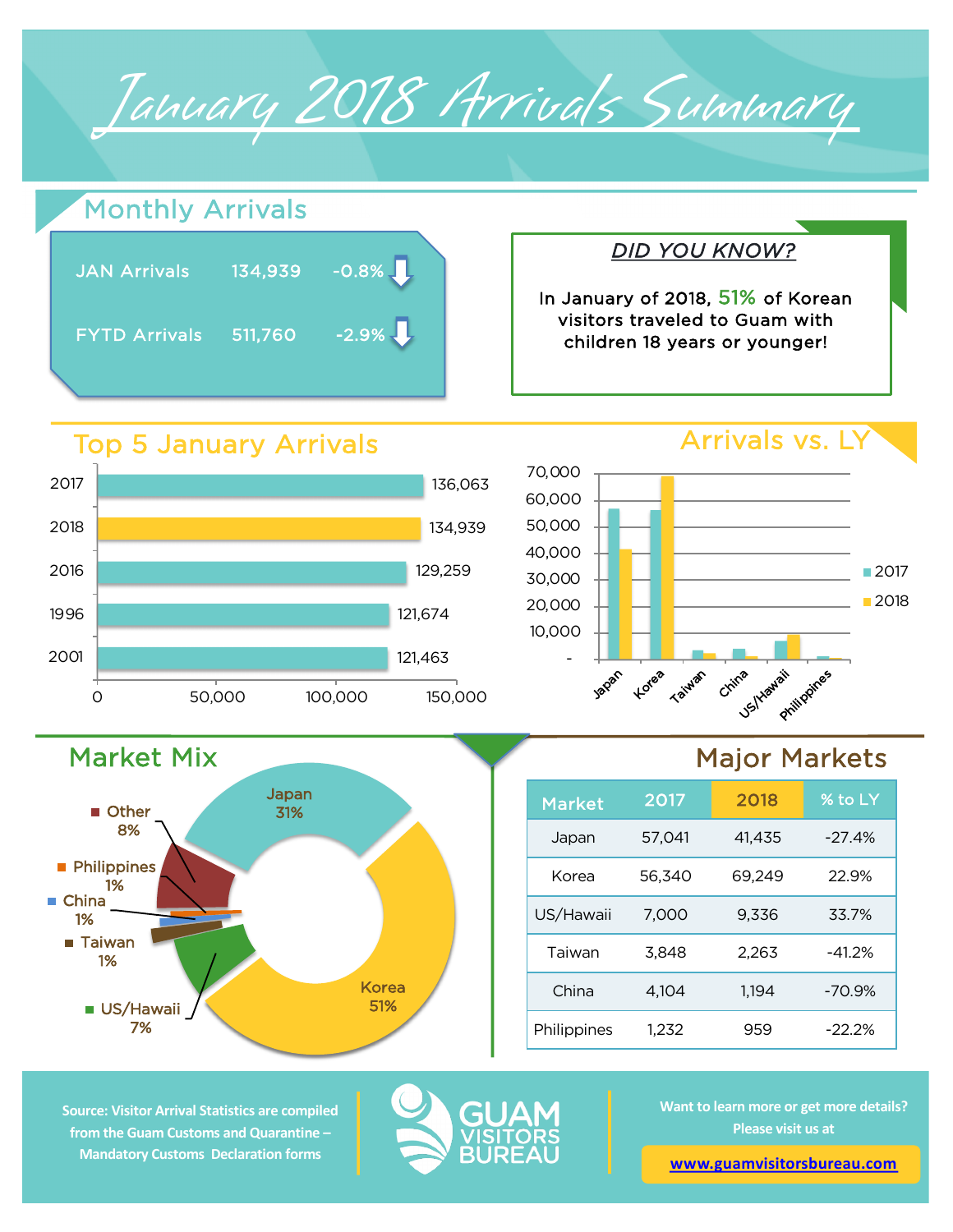| <b>Visitor Arrival Summary</b><br><b>January 2018</b> |               | GUAM<br><b>VISITORS</b><br><b>BUREAU</b> |           |
|-------------------------------------------------------|---------------|------------------------------------------|-----------|
|                                                       | <b>Jan-17</b> | Jan-18                                   | % from LY |
| Civilian Air Arrivals <sup>a</sup>                    | 133,836       | 126.511                                  | $-5.5%$   |
| Civilian Sea Arrivalsª                                | 687           | 16                                       | $-97.7%$  |
| Armed Forces Air Arrivals <sup>a</sup>                | 1.532         | 3.464                                    | 126.1%    |

Armed Forces Sea Arrivalsa 8 4,948 61750.0% TOTAL VISITOR ARRIVALS 136,063 134,939 -0.8%

| ORIGIN OF AIR ARRIVALS (Civilian & Armed Forces) | <b>Jan-17</b>  | <b>Jan-18</b>                | % from LY            |
|--------------------------------------------------|----------------|------------------------------|----------------------|
| <b>JAPAN</b>                                     | 57,041         | 41,435                       | $-27.4%$             |
| Kanto (Tokyo)                                    | 28,466         | 21,185                       | $-25.6%$             |
| Chubu (Nagoya)                                   | 6,597          | 4,984                        | $-24.5%$             |
| Kinki (Osaka)                                    | 10,890         | 7,742                        | $-28.9%$             |
| Koshinetsu                                       | 1,569          | 674                          | $-57.0%$             |
| Hokuriku                                         | 731            | 486                          | $-33.5%$             |
| Tohoku                                           | 1,942          | 1,115                        | $-42.6%$             |
| Kyushu                                           | 2,038          | 1,368                        | $-32.9%$             |
| Chugoku<br>Hokkaido                              | 1,433<br>2,185 | 897<br>1,367                 | $-37.4%$<br>$-37.4%$ |
| Shikoku                                          | 662            | 336                          | $-49.2%$             |
| Okinawa/Miya                                     | 348            | 266                          | $-23.6%$             |
| Other                                            | 180            | 1,015                        | 463.9%               |
| KOREA                                            | 56,340         | 69,249                       | 22.9%                |
| Seoul                                            | 18,918         | 20.932                       | 10.6%                |
| Incheon/ Gyeonggi                                | 13,991         | 15,801                       | 12.9%                |
| *Chungbuk                                        | 1,183          |                              |                      |
| Chungnam/Daejeon                                 | 2,251          | 1,723                        | $-23.5%$             |
| *Gangwon                                         | 1,026          |                              |                      |
| Jeonbuk/Gwanju                                   | 1,002          | 1,639                        | 63.6%                |
| Gyeonbuk/Daegu<br><b>Busan</b>                   | 3,174          | 3,285<br>7,129               | 3.5%                 |
| *Jeonnam                                         | 1,772          | $\overline{a}$               |                      |
| Gyeongnam                                        | 9,840          |                              |                      |
| *Ulsan                                           |                | 1,393                        |                      |
| Other                                            | 3,183          | 17,347                       | 445.0%               |
| TAIWAN                                           | 3,848          | 2,263                        | $-41.2%$             |
| Taipei                                           | 2,317          | 1.289                        | $-44.4%$             |
| Kaohsiung                                        | 238            | 189                          | $-20.6%$             |
| Taichung                                         | 637            | 205                          | $-67.8%$             |
| Taoyuan, Miaoli, Hsinehu                         | 375            | 166                          | $-55.7%$             |
| *Hsinchu                                         |                | 114                          |                      |
| Other<br>CHINA                                   | 281<br>4,104   | 300<br>1,194                 | 6.8%<br>$-70.9%$     |
|                                                  | 907            |                              |                      |
| <b>Beijing</b><br>Shanghai                       | 1,269          | 105<br>520                   | $-88.4%$<br>$-59.0%$ |
| Guangzhou                                        | 387            | 79                           | $-79.6%$             |
| Other                                            | 1,541          | 490                          | $-68.2%$             |
| *US/HAWAII                                       | 7,000          | 9,361                        | 33.7%                |
| <b>CNMI</b>                                      | 1,363          | 1,365                        | 0.1%                 |
| <b>PALAU</b>                                     | 218            | 206                          | $-5.5%$              |
| <b>FSM</b>                                       | 743            | 932                          | 25.4%                |
| RMI                                              | 62             | 107                          | 72.6%                |
| <b>PHILIPPINES</b>                               | 1,232          | 959<br>132                   | $-22.2%$             |
| <b>AUSTRALIA</b><br>*CANADA                      | 141<br>106     | $\blacksquare$               | -6.4%                |
| <b>EUROPE</b>                                    | 212            | 193                          | -9.0%                |
| <b>HONG KONG</b>                                 | 2.033          | 424                          | $-79.1%$             |
| *THAILAND                                        | 29             | $\blacksquare$               |                      |
| *VIETNAM                                         | 22             | $\qquad \qquad \blacksquare$ | $\blacksquare$       |
| <b>RUSSIA</b>                                    | 416            | 670                          | 61.1%                |
| *SINGAPORE                                       | ٠              | 68                           |                      |
| *INDIA                                           | ٠              | 17                           |                      |
| *MALAYSIA<br>OTHER/UNKNOWN                       |                | 4<br>1.396                   |                      |
|                                                  | 458            |                              | 204.8%               |
| <b>VISITOR INDUSTRY STATISTICS</b>               |                |                              |                      |
| Hotel Occupancy Taxes <sup>c</sup>               | \$4,465,534.06 | \$3,920,271.69               | -12.2%               |
| Weighted Hotel Occupancy Rate <sup>d</sup>       | 87.2%          | 87.6%                        | 0.5%                 |
| Weighted Hotel Room Rate <sup>d</sup>            | \$231.60       | \$226.09                     | -2.4%                |

\*Note: Due to the implementation of the New Customs Forms in December 2017, contries have been added or omitted based on visitor market trends.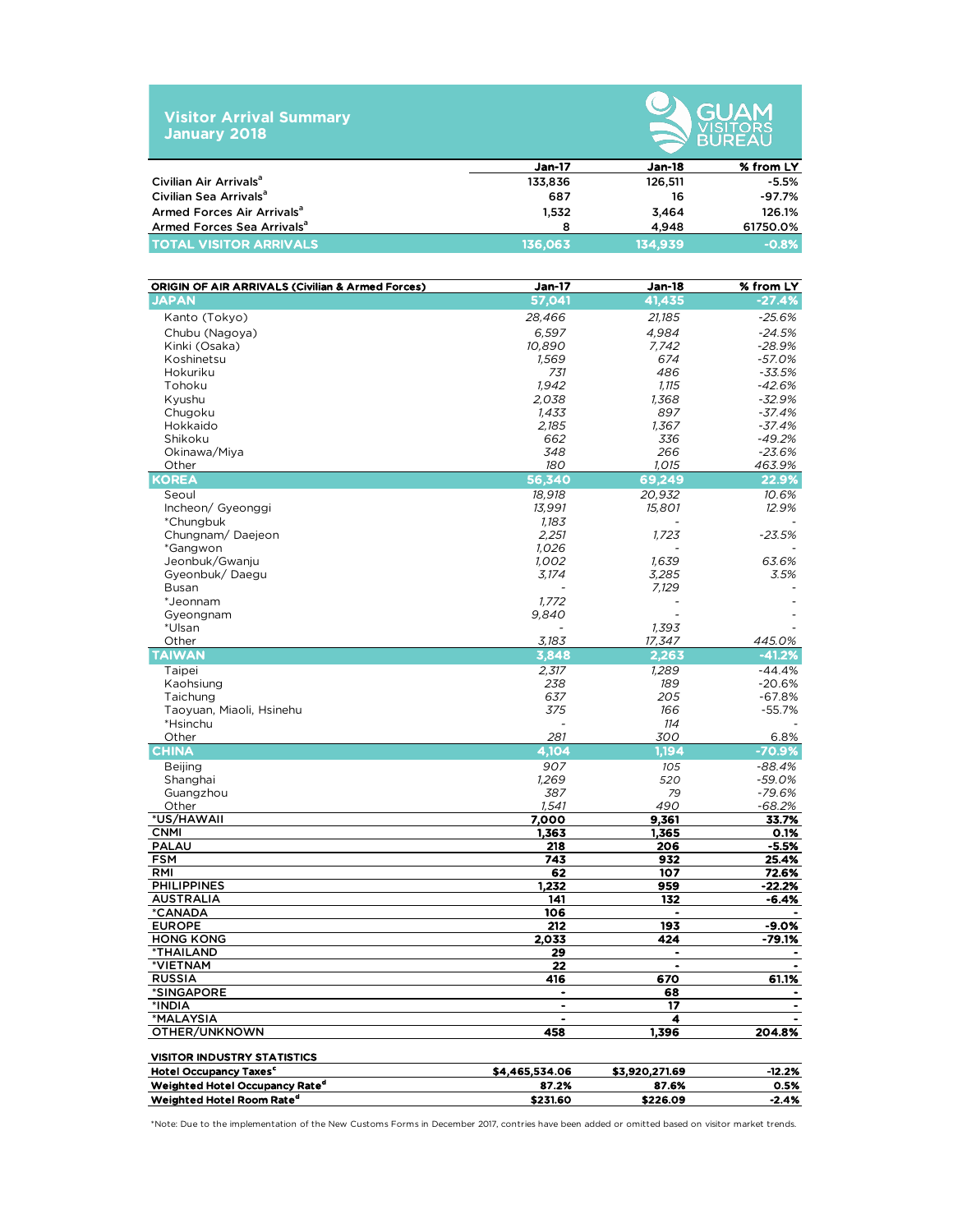## **Guam Visitors Bureau January 2018 Visitor Arrival Summary Calendar Year-to-Date 2017/18 • Fiscal Year-to-Date 2017/18**



|                                | <b>CYTD 2017</b><br>(Jan '17) | <b>CYTD 2018</b><br>(Jan '18) | $%$ from LY | <b>FYTD 2017</b><br>(Oct'16 - Jan '17) | <b>FYTD 2018</b><br>(Oct'17 - Jan '18) | % from LY |
|--------------------------------|-------------------------------|-------------------------------|-------------|----------------------------------------|----------------------------------------|-----------|
| Air Arrivals <sup>a</sup>      | 135,368                       | 129.975                       | $-4.0%$     | 524.746                                | 496.765                                | $-5.3%$   |
| Sea Arrivals <sup>a</sup>      | 695                           | 4.964                         | 614.2%      | 2,199                                  | 14.995                                 | 581.9%    |
| <b>TOTAL VISITOR ARRIVALS.</b> | 136.063                       | 134.939                       | $-0.8%$     | 526.945                                | 511,760                                | $-2.9%$   |

| <b>ORIGIN OF AIR ARRIVALS (Civilian &amp; Armed Forces)</b> | <b>CYTD 2017</b><br>(Jan '17) | <b>CYTD 2018</b><br>(Jan '18) | % from LY | <b>FYTD 2017</b><br>(Oct'16 - Jan '17) | <b>FYTD 2018</b><br>(Oct'17 - Jan '18) | % from LY      |
|-------------------------------------------------------------|-------------------------------|-------------------------------|-----------|----------------------------------------|----------------------------------------|----------------|
| <b>JAPAN</b>                                                | 57,041                        | 41,435                        | $-27.4%$  | 238,626                                | 169,055                                | $-29.2%$       |
| Kanto (Tokyo)                                               | 28,466                        | 21,185                        | $-25.6%$  | 117,433                                | 90,204                                 | $-23.2%$       |
| Chubu (Nagoya)                                              | 6,597                         | 4.984                         | $-24.5%$  | 27,525                                 | 19,145                                 | $-30.4%$       |
| Kinki (Osaka)                                               | 10,890                        | 7,742                         | $-28.9%$  | 48,827                                 | 28,622                                 | $-41.4%$       |
| Koshinetsu                                                  | 1,569                         | 674                           | $-57.0%$  | 6,470                                  | 3,615                                  | $-44.1%$       |
| Hokuriku                                                    | 731                           | 486                           | $-33.5%$  | 3,081                                  | 2,300                                  | $-25.3%$       |
| Tohoku                                                      | 1.942                         | 1,115                         | $-42.6%$  | 8.495                                  | 5,298                                  | $-37.6%$       |
| Kyushu                                                      | 2,038                         | 1,368                         | $-32.9%$  | 9,557                                  | 6,399                                  | $-33.0%$       |
| Chugoku                                                     | 1,433                         | 897                           | $-37.4%$  | 6,517                                  | 5,201                                  | $-20.2%$       |
| Hokkaido                                                    | 2,185                         | 1,367                         | $-37.4%$  | 5,838                                  | 3,830                                  | $-34.4%$       |
| Shikoku                                                     | 662                           | 336                           | $-49.2%$  | 2.937                                  | 1.593                                  | $-45.8%$       |
| Okinawa/Miya                                                | 348                           | 266                           | $-23.6%$  | 1,243                                  | 1,162                                  | $-6.5%$        |
| Other                                                       | 180                           | 1.015                         | 463.9%    | 703                                    | 1.686                                  | 139.8%         |
| KOREA                                                       | 56,340                        | 69,249                        | 22.9%     | 208,343                                | 257,045                                | 23.4%          |
| Seoul                                                       | 18,918                        | 20,932                        | 10.6%     | 70,985                                 | 89,057                                 | 25.5%          |
| Incheon/ Gyeonggi                                           | 13,991                        | 15,801                        | 12.9%     | 12,009                                 | 67,208                                 | 459.6%         |
| *Chungbuk                                                   | 1.183                         |                               |           | 3.781                                  | 2,319                                  | $-38.7%$       |
| Chungnam/Daejeon                                            | 2.251                         | 1,723                         | $-23.5%$  | 8.306                                  | 8.033                                  | $-3.3%$        |
| *Gangwon                                                    | 1.026                         |                               |           | 2.972                                  | 1.465                                  | $-50.7%$       |
| Jeonbuk/Gwanju                                              | 1,002                         | 1,639                         | 63.6%     | 3,512                                  | 4,669                                  | 32.9%          |
| Gyeonbuk/Daegu                                              | 3.174                         | 3,285                         | 3.5%      | 10.848                                 | 11.215                                 | 3.4%           |
| Busan                                                       |                               | 7,129                         |           | 43.168                                 | 15.479                                 | $-64.1%$       |
| *Jeonnam                                                    | 1,772                         |                               |           | 5,780                                  | 3,114                                  | $-46.1%$       |
| Gyeongnam                                                   | 9,840                         |                               |           | 37,134                                 | 19,885                                 | $-46.5%$       |
| *Ulsan                                                      |                               | 1.393                         |           |                                        | 2.716                                  |                |
| Other                                                       | 3,183                         | 17,347                        | 445.0%    | 9,848                                  | 31,885                                 | 223.8%         |
| <b>TAIWAN</b>                                               | 3,848                         | 2.263                         | $-41.2%$  | 13,571                                 | 8,221                                  | $-39.4%$       |
| Taipei                                                      | 2,317                         | 1,289                         | $-44.4%$  | 7,685                                  | 4,605                                  | $-40.1%$       |
| Kaohsiung                                                   | 238                           | 189                           | $-20.6%$  | 1,106                                  | 550                                    | $-50.3%$       |
| Taichung                                                    | 637                           | 205                           | $-67.8%$  | 2,171                                  | 1,219                                  | $-43.9%$       |
| Taoyuan, Miaoli, Hsinehu                                    | 375                           | 166                           | $-55.7%$  | 1,676                                  | 826                                    | $-50.7%$       |
| *Hsinchu                                                    |                               | 114                           |           |                                        | 237                                    |                |
| Other                                                       | 281                           | 300                           | 6.8%      | 933                                    | 784                                    | $-16.0%$       |
| <b>CHINA</b>                                                | 4.104                         | 1.194                         | $-70.9%$  | 9.440                                  | 5.296                                  | $-43.9%$       |
| <b>Beijing</b>                                              | 907                           | 105                           | $-88.4%$  | 1,854                                  | 677                                    | $-63.5%$       |
| Shanghai                                                    | 1,269                         | 520                           | $-59.0%$  | 2,975                                  | 2.108                                  | $-29.1%$       |
| Guangzhou                                                   | 387                           | 79                            | $-79.6%$  | 895                                    | 389                                    | $-56.5%$       |
| Other                                                       | 1,541                         | 490                           | $-68.2%$  | 3,716                                  | 2,122                                  | $-42.9%$       |
| *US/HAWAII                                                  | 7.000                         | 9,361                         | 33.7%     | 24,911                                 | 28,053                                 | 12.6%          |
| <b>CNMI</b>                                                 | 1,363                         | 1,365                         | 0.1%      | 5,627                                  | 6,460                                  | 14.8%          |
| PALAU                                                       | 218                           | 206                           | $-5.5%$   | 1.356                                  | 1.504                                  | 10.9%          |
| <b>FSM</b>                                                  | 743                           | 932                           | 25.4%     | 3,570                                  | 4.342                                  | 21.6%          |
| RMI                                                         | 62                            | 107                           | 72.6%     | 367                                    | 413                                    | 12.5%          |
| <b>PHILIPPINES</b>                                          | 1,232                         | 959                           | $-22.2%$  | 8,254                                  | 7,296                                  | $-11.6%$       |
| <b>AUSTRALIA</b>                                            | 141                           | 132                           | $-6.4%$   | 567                                    | 586                                    | 3.4%           |
| <b>*CANADA</b>                                              | 106                           |                               |           | 362                                    | 124                                    |                |
| <b>EUROPE</b>                                               | 212                           | 193                           | $-9.0%$   | 783                                    | 801                                    | 2.3%           |
| <b>HONG KONG</b>                                            | 2,033                         | 424                           | -79.1%    | 5,546                                  | 2,528                                  | $-54.4%$       |
| *THAILAND                                                   | 29                            | $\blacksquare$                | ٠         | 132                                    | 69                                     |                |
| *VIETNAM                                                    | 22                            |                               |           | 52                                     | 9                                      |                |
| <b>RUSSIA</b>                                               | 416                           | 670                           | 61.1%     | 1.363                                  | 1.822                                  | 33.7%          |
| *SINGAPORE                                                  | $\bullet$                     | 68                            |           | $\bullet$                              | 168                                    |                |
| *INDIA                                                      | $\blacksquare$                | 17                            | $\bullet$ | $\bullet$                              | 25                                     | $\blacksquare$ |
| *MALAYSIA                                                   | $\blacksquare$                | 4                             |           | $\ddot{\phantom{a}}$                   | 24                                     |                |
| OTHER/UNKNOWN                                               | 458                           | 1,396                         | 204.8%    | 1,876                                  | 2,924                                  | 55.9%          |
| <b>VISITOR INDUSTRY STATISTICS</b>                          |                               |                               |           |                                        |                                        |                |

| <b>Hotel Occupancy Taxes<sup>c</sup></b>   | \$4,465,534.06 | \$3.920.271.69 | $-12.2%$ | \$14,566,141.54 | \$12,921,410.40 | $-11.3%$ |
|--------------------------------------------|----------------|----------------|----------|-----------------|-----------------|----------|
| Weighted Hotel Occupancy Rate <sup>d</sup> | 87.2%          | 87.6%          | 0.5%     | 86.0%           | 82.2%           | $-4.4%$  |
| Weighted Hotel Room Rate <sup>d</sup>      | \$231.60       | \$226.09       | $-2.4%$  | \$204.67        | \$209.47        | 2.3%     |

Note: CYTD is Calendar Year-to-Date and FYTD is Fiscal Year-to-Date. 2017/8 visitor arrivals may exclude Armed Forces sea arrival statistics and may not be comparable to figures last year. Visitor statistics will be updated once the data is made available. Armed Forces sea arrivals exclude HP (home ported) or MSC (military sea command) personnel. Source: <sup>a</sup>Civilian air & sea arrivals. Customs Declaration Forms, Customs & Quarantine Agency. Processed by the Guam Visitors Bureau. Sources: bJapan Guam Travel Association, <sup>c</sup>Hotel Occupancy Tax collections are unaudited. Department of Administration, STR Global (Hotel Occupancy and ADR Report)

\*Note: Due to the implementation of the New Customs Forms in December 2017, contries have been added or omitted based on visitor market trends.